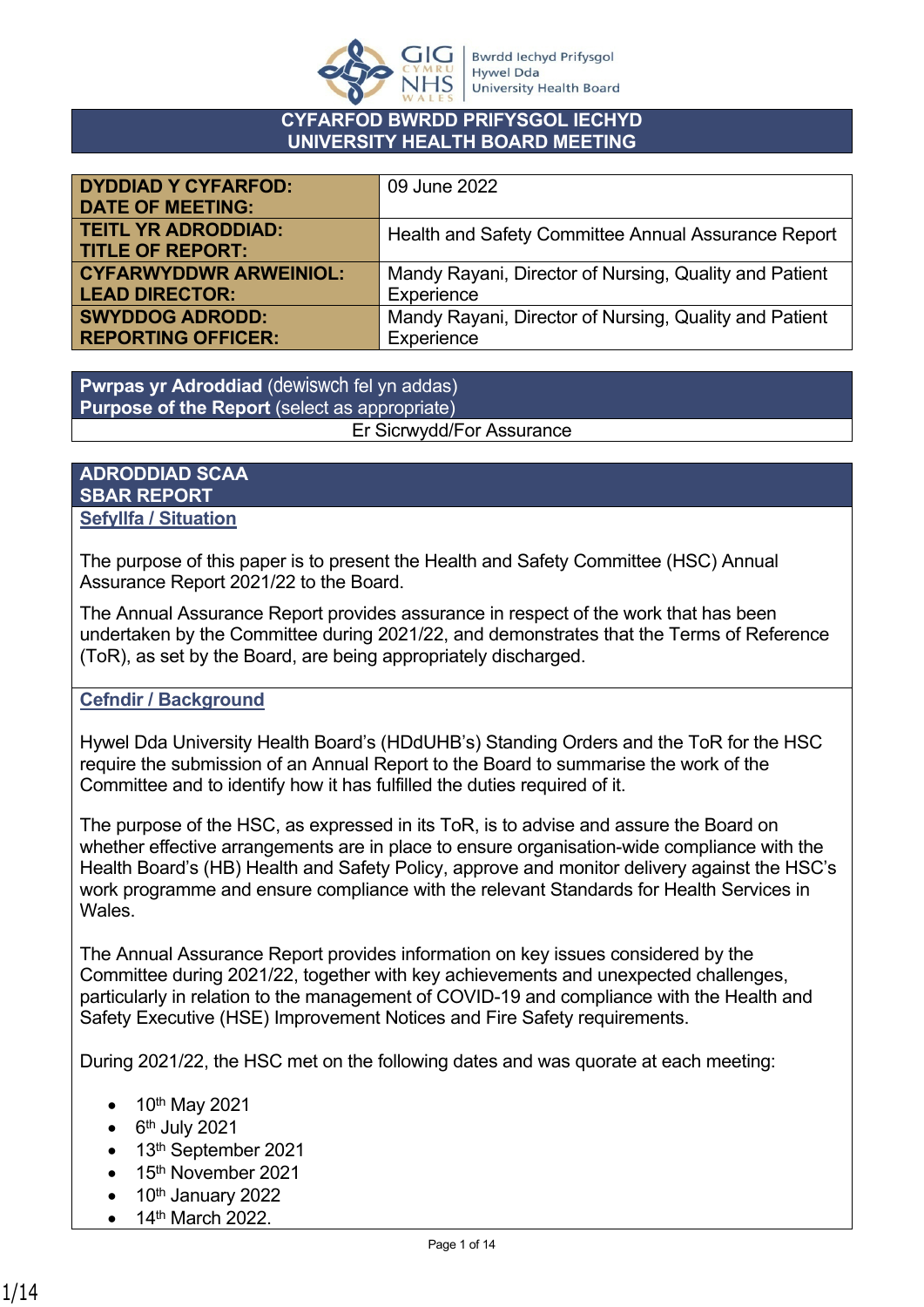### **Asesiad / Assessment**

# **Committee Terms of Reference and Principal Duties**

In discharging its duties, the Health and Safety Committee has received assurance during 2021/22 against areas of responsibility including the following:

- **HSC Self-Assessment 2020/21** The self-assessment questionnaire for 2020/21 had been refreshed in conformity with the format utilised by other Committees and an outcome report was presented in July 2021, which included suggested actions and proposals relating to further improvements that could be made. Assurance was provided that all actions resulting from the recommendations had been completed and all suggestions made for improvement had been progressed and acted upon.
- **Health & Safety Executive (HSE) Enforcement Action Update** The Committee received regular updates relating to the HSE Enforcement Action, detailing the continuing work towards compliance with the enforcement notices served against HDdUHB by the HSE in October 2019. At the May 2021 Committee meeting, it was noted that all material breaches had been formally signed-off, and of the four Improvement Notices (INs) which remained open at the time, two had completion dates of  $25<sup>th</sup>$  June 2021 and the remaining two of 24<sup>th</sup> September 2021. At the July 2021 meeting, in respect of the feedback that had been received following visits by HSE Inspectors to both Prince Philip Hospital (PPH) and Bronglais General Hospital (BGH) to review progress against notices relating respectively to the management of Manual Handling, and Manual Handling in Theatres, Members were advised that while HSE feedback relating to findings from the visit to PPH had been positive, the BGH visit had identified further work to be undertaken with regard to outstanding actions. Members were informed that targeted meetings have been arranged with key staff members to ensure that the necessary compliance work is undertaken, together with the issuing of managers' checklists to monitor compliance with standards relating to manual handling and sharps safety. It was noted that, notwithstanding a level of disappointment expressed in relation to progress towards compliance with specific notices, good progress had been made overall to achieve compliance with outstanding Improvement Notices. At the September 2021 meeting, the Committee received a further update on the continuing work towards compliance. It was noted that the HSE correspondence focused on four key areas for improvement, including leadership, monitoring, competence and audit, and following the concerns raised by the HSE in relation to leadership at BGH, Members were assured that work has progressed and is being monitored. It was further noted that the HSE would be returning to undertake visits to various HDdUHB sites during October 2021. At the November 2021 meeting, the Committee was pleased to note that the visit by the HSE to Withybush General Hospital (WGH), South Pembrokeshire Hospital and Amman Valley Hospital during October 2021 had been extremely positive. The hard work undertaken by the staff involved was formally acknowledged.
- **Health & Safety Update Report** The Committee received regular reports, outlining the activity of the H&S Team for the period. Members were advised of a HB wide audit of social distancing compliance which had been undertaken as a joint exercise between the H&S Team and the Quality, Assurance and Safety Team, with findings reported back to both local managers and the relevant hospital General Manager/ Head of Nursing, and to the HSC at its meeting on 6th July 2021. Members discussed the allocation of lone–working devices to HB staff, particularly those working in community settings, and were informed that devices would be provided to staff based upon identified need, noting that, in view of restricted numbers of devices across the HB, checks would be undertaken to ensure that devices allocated are being used effectively. Members gained assurance that, overall, improvements have been made in relation to the various H&S themes, as described in the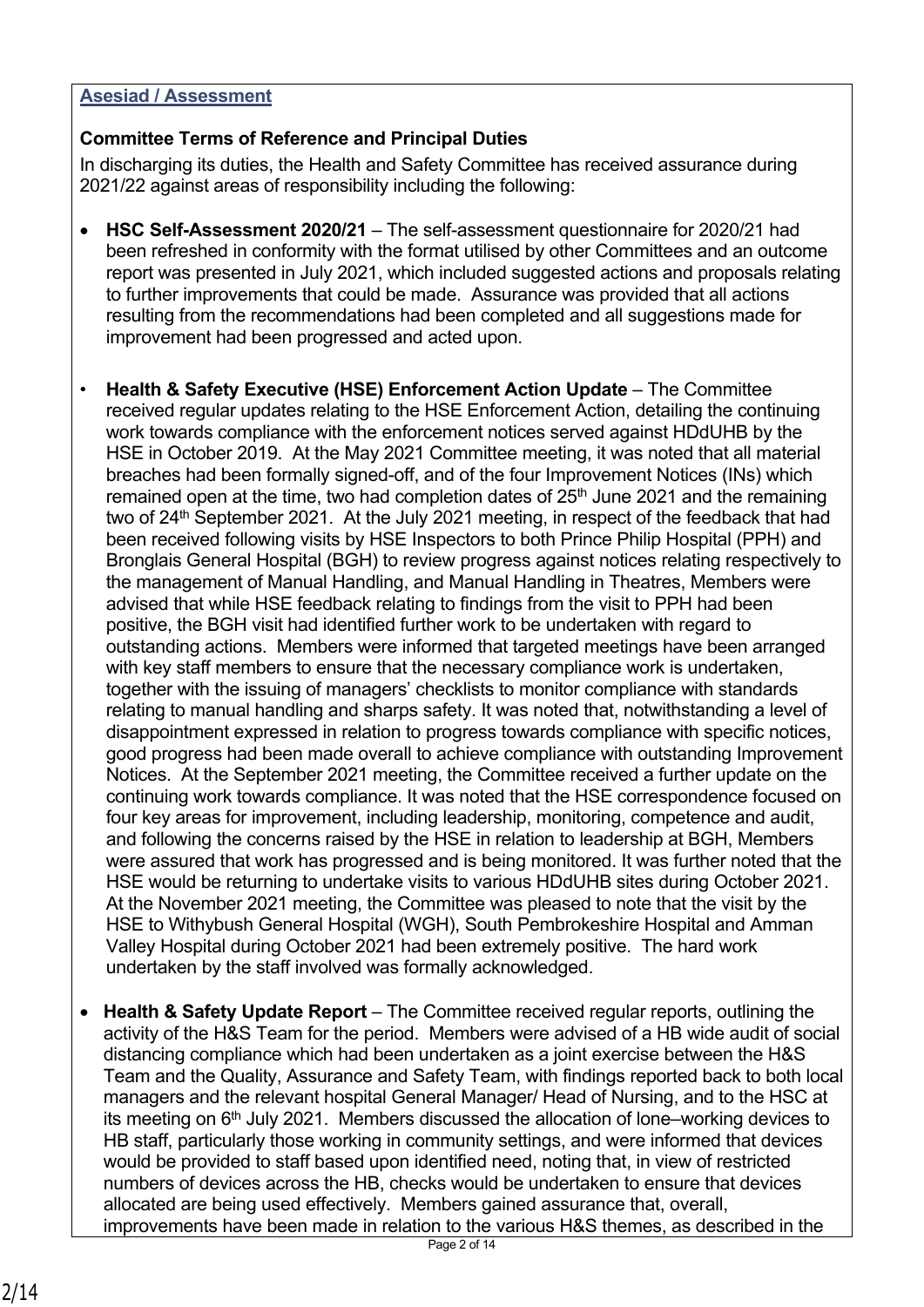report. Members welcomed the analysis included within the report of incidents of Violence and Aggression (V&A) directed towards staff, noting the detrimental impact upon staff and visitors alike of consistent low-level verbal abuse, and received assurance that all such incidents are followed up by the V&A Case Manager, with verbal abuse being treated equally as seriously as physical assault in terms of impact upon staff. Members were advised that further work would be undertaken to correlate data relating to incidents occurring across different services in order to identify individuals responsible for repeat offences. At the September 2021 meeting, the Committee received a further report, together with the Social Distancing Compliance Audit Report, providing an update on the activities of the Health and Safety Team for the period July to September 2021, covering a variety of health and safety topics against a background of high demand. The Committee's attention was drawn to the challenges impacting upon manual handling training associated with a lack of non-clinical accommodation space within Ceredigion, resulting in the temporary suspension of classroom based manual handling training for Ceredigion staff, with alternative accommodation requirements being pursued through the overarching Accommodation Group and discussions with partners such as Local Authority and Education. Members raised concerns regarding the lack of use of the personal safety devices issued and requested an update report after the actions to improve usage had been taken. In terms of the Social Distancing Compliance Audit, whilst acknowledging the need to remain cautious, Members noted the possibility of reducing social distancing to one-metre in low risk areas, while acknowledging the need to maintain the two-metre distance within patient areas, where possible. At the November 2021 meeting, the Committee received an update on the activities of the H&S Team for the period September to November 2021, including manual handling, violence and aggression, lone working devices, prevention and management of violence and aggression, social distancing arrangements and medical sharps safety. The Committee was pleased to note that a suitable manual handling training facility in Ceredigion had been sourced from Aberystwyth University, and that the previous low uptake of Peoplesafe lone working devices had been resolved. Challenges were acknowledged in terms of access to appropriate equipment to manage the increasing numbers of bariatric patients, with it noted that additional work would be undertaken to put appropriate pathways in place to avoid any unnecessary delays. Assurance was gained that work has progressed and improvements have been made in relation to the various health and safety themes detailed within the report. At the January 2022 meeting, the Committee received an update on the activities of the Health and Safety Team for the period November – December 2021, focusing on the Manual Handling Team's work, concerns associated with compliance with the Lifting Operations and Lifting Equipment Regulations (LOLER) and Omicron planning arrangements. At the March 2022 meeting, the report focused on COVID-19, Manual Handling, Security Management, Agile Working/Home Working, Reporting of Injuries, Diseases, Dangerous Occurrences (RIDDOR) and Policy updates. In order to alleviate pressures on the Manual Handling Team and to improve commencement dates for new starters, Members were informed that a four tier training model is being considered in line with the All Wales Manual Passport. In terms of security, Members noted that considerable work has been undertaken with Cardiff & Vale University Health Board, with an All Wales Security Management Group. It was further noted that during the forthcoming 12 months, focus will be upon security management across HDdUHB and an internal Management Group will be established. A draft HDdUHB Security Management Policy Framework is also being developed and will be shared with stakeholders. Recognising the low training compliance amongst both acute and community based staff in terms of Prevention, Assessment & Management of Violence & Aggression (PAMOVA), Members were assured by the proposal to increase the capacity of the PAMOVA Team to enable additional training to be provided.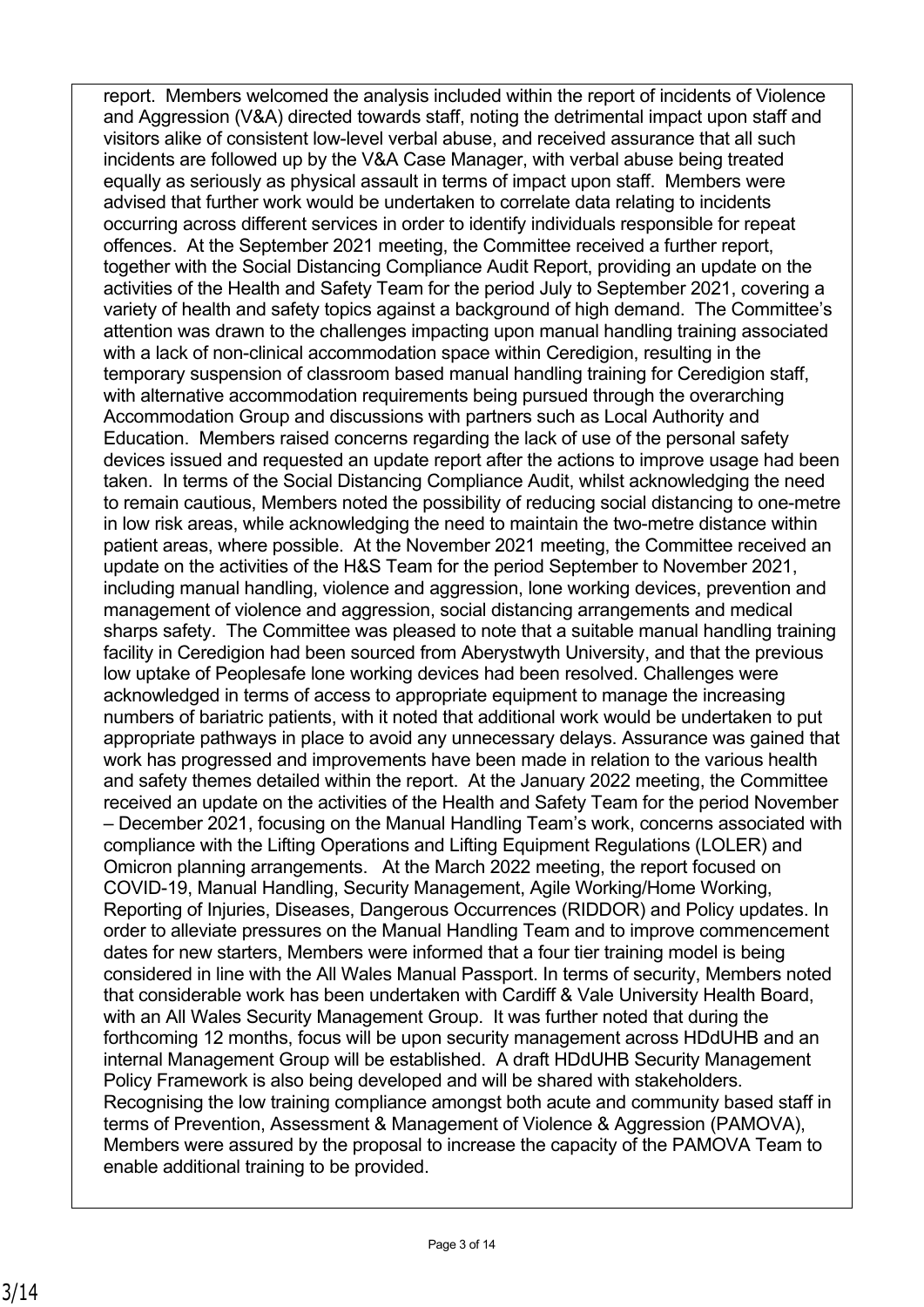- **Health & Safety Regulations** The Committee received regular updates with regard to H&S regulations, in order to provide assurance in regard to compliance against a number of key Health and Safety regulations which are included in the Health and Safety at Work etc. Act (HASAWA). Members recognised that legislative requirements and risk assessments should be followed for members of staff working from home, and noted at the May 2021 meeting that full consideration would be given to this matter. Assurance was received that the fundamental elements of the Management of Health and Safety at Work Regulations (MHSWR) are being complied with and that improvements required would be progressed by the responsible management teams. At the July 2021 meeting, the Committee received the Health and Safety Regulations: Management of Health and Safety at Work Regulations report, providing information relating to the HB's compliance with the Personal Protective Equipment (PPE) Regulations 1992. Members were pleased to note a high level of compliance against employer duties which are included within the regulations, thus providing the necessary assurance to the organisation, which in turn is conveyed to staff regarding the effectiveness of PPE equipment issued, and the robustness of processes in place to manage the maintenance and checking of equipment. At the November 2021 meeting, the Committee received the Health and Safety (Sharps Instruments in Healthcare) Regulations 2013 (the Sharps Regulations) report. A level of assurance was received that HDdUHB is compliant with the legislation, and that during the previous few months, all clinical areas had been visited to remove any non-safety sharps devices in use, with arrangements in place to cease the ordering of certain inappropriate devices. At the January 2022 meeting, the Committee received the Health and Safety Regulations: Control of Substances Hazardous to Health (COSHH) 2002 (as amended) report, noting the wide range of hazardous substances in use across HDdUHB, and the situations where there may be a risk of exposure to dust, fumes, asphyxiants, carcinogens, asthmagens, and workassociated biological agents. The Committee received assurance that COSHH work is progressing and is kept under the focus of the H&S Team and that a further update would be presented to the HSC in July 2022. Also at the January 2022 meeting, the Committee received the Health and Safety Regulations – Estates Low Voltage (LV) Electricity Compliance report, providing assurance against a key area of the H&S regulations, the Electricity at Work Regulations 1989.
- **Health & Safety Environmental Report**  At the July 2021 meeting, the Committee received the Health and Safety Environmental Audit Report, forming one of a series of reports which provide assurance that proactive health and safety audits are being carried out in compliance with the Management of Health and Safety at Work Regulations 1999.
- **Health & Safety Dashboard** The Committee noted at its meeting in March 2022, that discussions are being undertaken with regard to developing a H&S Dashboard to ensure that meaningful and assuring data can be provided. It is anticipated that reports would be presented to the HSC from May 2022.
- **Lifting Operations and Lifting Equipment Regulations** At the March 2022 meeting, the Committee received the Lifting Operations and Lifting Equipment Regulations (LOLER) – Hoist Compliance Status in HDdUHB report, following concerns raised at the previous HSC meeting resulting in a request for a report to be presented to provide assurance that action is being undertaken in terms of LOLER compliance. It was noted that there are currently circa 31,000 devices on the HB's inventory which have their maintenance managed by Clinical Engineering using a risk based approach, and high risk equipment, e.g. ventilators, monitors, etc. has always achieved 100% compliance. Whilst 100% compliance is the aim for all equipment, this is not always feasible due to capacity and demand. It was noted that HDdUHB currently has a two year contract (commenced in January 2021) with Drive Devilbiss for the LOLER testing and maintenance of hoists.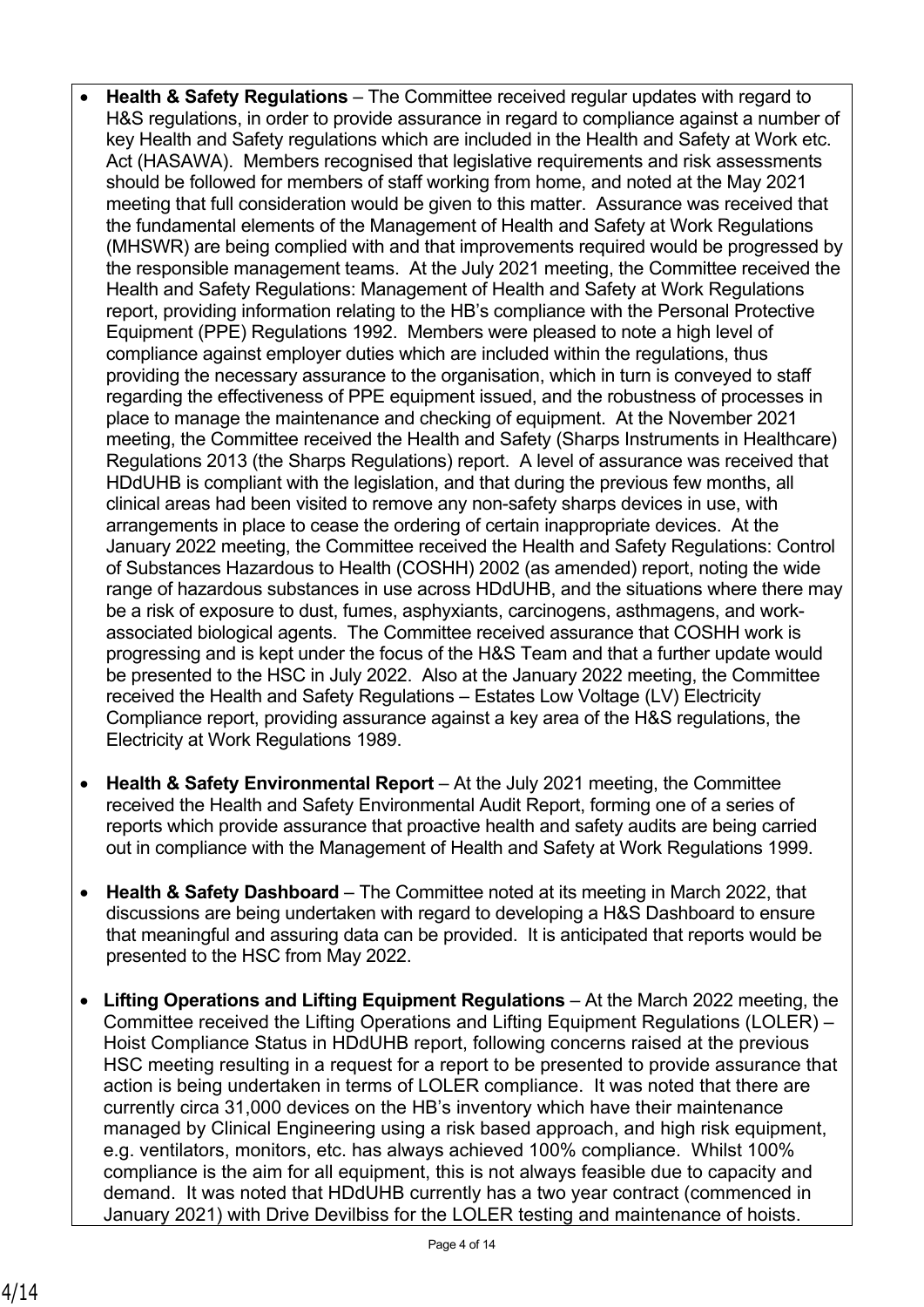Whilst the compliance level of 69% identified within the report falls considerably short of expectation, Members were pleased to note that as at the end of February 2022, compliance had increased to 89%. Members were assured that monthly contract and performance monitoring meetings are undertaken between representatives from Drive Devilbiss and Clinical Engineering, and during the February 2022 meeting, an action plan was agreed with the aim of achieving considerable improvement in the hoist compliance rate by the end of March 2022. The Committee gained assurance from the processes in place in terms of compliance with LOLER.

- **Fire Safety Governance Review** At the May 2021 meeting, the Committee received an assessment of the delivery of the HB's Fire Safety Action Plan, which had been developed in order to ensure that all improvements identified in a review of Fire Safety Governance were delivered. Members were assured that good progress was being made overall. Members were further assured that Mid & West Wales Fire & Rescue Service (MWWFRS) was supportive of the HB's approach, being confident that the organisation understood the risks and issues involved, and noted an expectation that this proactive engagement with all parties will pre-empt the issue of further Fire Enforcement Notices, recognising however that a significant amount of work is required to ensure compliance with Fire Safety regulations. Members were informed that Fire Risk Assessments (FRAs) undertaken across the HB's estate identified a range of key risks which required significant capital investment to address. Members were advised of limitations upon the ability of Fire Safety Teams to address the backlog of work required due to pre-commitments on the HB's Discretionary Capital Programme for 2021/22, and were informed that discussions were being held regarding whether further Fire Enforcement Business Justification Cases could be made to WG. Members were further informed of delays to MWWFRS fire safety inspections in many areas within the region as a result of COVID-19 restrictions upon entry to hospital sites. Overall, Members welcomed the progress made to date on the delivery of fire safety compliance.
- **Fire Enforcement Notices/HSE Action Update**  At the May 2021 meeting, the Committee received a report on the progress made in managing the requirements of the Fire Enforcement Notices (FENs) and Letters of Fire Safety Matters issued by MWWFRS on WGH and GGH, and advised that WGH Advanced Works were complete, and that the FEN would be rescinded by MWWFRS once fire service members could be approved to enter hospital sites. At the November 2021 meeting, the Committee received the HSE Enforcement Action Report, providing an update on the continued work towards compliance following the enforcement notices served against HDdUHB by the HSE in October 2019. The Committee was pleased to note that the visit by the HSE to WGH, South Pembrokeshire Hospital and Amman Valley Hospital during October 2021 had been extremely positive. The hard work undertaken by the staff involved was formally acknowledged.
- **Fire Safety Update Report** At the May 2021 meeting, the Committee received a report providing an update on Fire Safety Compliance across the HB, focusing specifically upon FRAs and associated actions, fire safety training, fire safety in field hospitals and capital availability for fire safety work. Members were assured that the current situation regarding FRAs is being managed appropriately. Members were informed that concerns remain in regard to the delivery of face-to-face fire safety training (Level 2), with compliance having been impacted by the pandemic, noting that this mainly relates to ward and departmentbased staff who are responsible for ward evacuations. Members were assured, however, that the Fire Safety Team was confident that sufficient capacity could be provided to achieve the HB's 2021/22 training target of 95% for all fire safety training levels. Significant concerns relating to the availability of Discretionary Capital for fire safety work in the current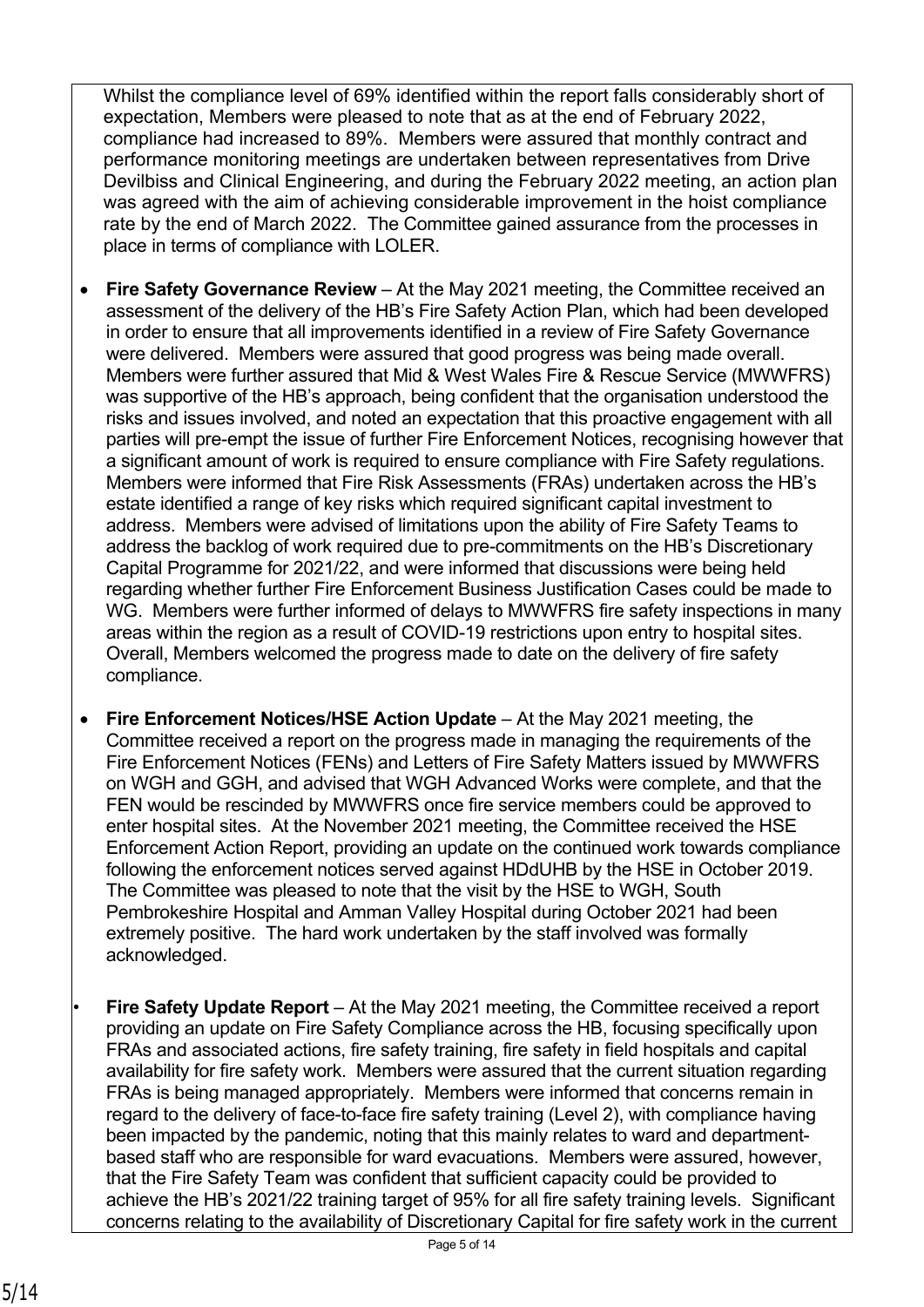financial year were re-iterated. At the July 2021 meeting, the Committee received a report providing updates in respect of FENs and Letters of Fire Safety Matters (LoFSMs), Fire Safety management and Fire Safety governance. Members noted a risk relating to Phase 2 works at WGH arising from potential challenges in identifying appropriate patient decant facilities and were advised that separate meetings are being held with WG as part of a scoping exercise for the capital cost and programme arrangements for works required to support Phase 2. In regard to Fire Safety management, Members noted that the number of outstanding FRAs had been reduced to 7, and that benchmarking this data with that of other Welsh HBs shows HDdUHB to be in a relatively good position in terms of the numbers of FRAs outstanding. With regard to Fire Safety governance, Members were informed that following a meeting with the Head of Quality & Governance, all items on the Fire Safety Governance Review Action Plan had been confirmed as completed, with the exception of one action. At the November 2021 meeting, the Committee received a further update on progress in managing FENs/LoFSMs, Fire Safety management and Fire Safety governance. It was noted that the advanced works at WGH had been delayed due to significant supply chain delivery issues and asbestos-related issues. It was further noted that substantial infrastructure work would be undertaken during the forthcoming 12 months, with funding now secured to deliver on the fire enforcements works across GGH and WGH. The Committee was pleased to note the slight improvement in fire training level 2 compliance. Confirmation was provided that assurance had been received from Welsh Government (WG) that the documentation submitted supported the necessary capital required for the business justification case stage of the demountable ward solution to support Phase 2 works, WGH. The Committee noted the updates concerning Phase 1 and 2 works at WGH, where completion on Phase 1 remains challenging, however Phase 2 works remain on target to be completed by April 2025. The Committee further noted that an appointment had been made to the vacant post of Head of Fire Safety Management following interviews held on 12<sup>th</sup> November 2021, and that compliance with fire safety training for levels 1 and 2 is on an increasing trend, with it anticipated that the re-introduction of face-to-face training would increase the level 3 compliance to the 80% target. The Committee was pleased to learn that the remaining overdue fire risk assessments would be completed by December 2021 and the Boris Fire Risk Assessment Management System would be fully implemented by the same timescale. At the January 2022 meeting, the Committee received a further update on progress in managing FENs/LoFSMs, Fire Safety management, and Fire Safety governance. The Committee noted the update concerning the overboarding works and that as a result of the required significant work, the anticipated completion date is now the end of December 2022. The Committee also noted that WG approved the sum of circa £16.5m in November 2021 for GGH Phase 1 works, with work commencing during the week of 17<sup>th</sup> January 2022. In terms of level 3 Fire Safety training, the Committee was assured that whilst compliance remains very low, this will continue to be monitored carefully. At the March 2022 meeting, the Committee received a further update on progress in managing FEN/LoFSMs, Fire Safety management, and Fire Safety governance. In terms of the fire enforcement notices/letters of fire safety matters (Phase 2), the Committee was pleased to note that works remain on programme to be completed by April 2025. The Committee was also pleased to note that the current number of overdue fire risk assessments remains at zero. Gratitude was expressed to the Director of Estates and the team involved for the substantial progress made in terms of fire safety matters.

• **Fire Safety Audit Report** – At the September 2021 meeting, the Committee received the Fire Safety Audit System Report April 2020 to March 2021, noting that an NHS Wales Shared Services Partnership - Specialist Estates Services fire audit is undertaken on an annual basis, with the latest audit report submitted to WG on 26<sup>th</sup> May 2021.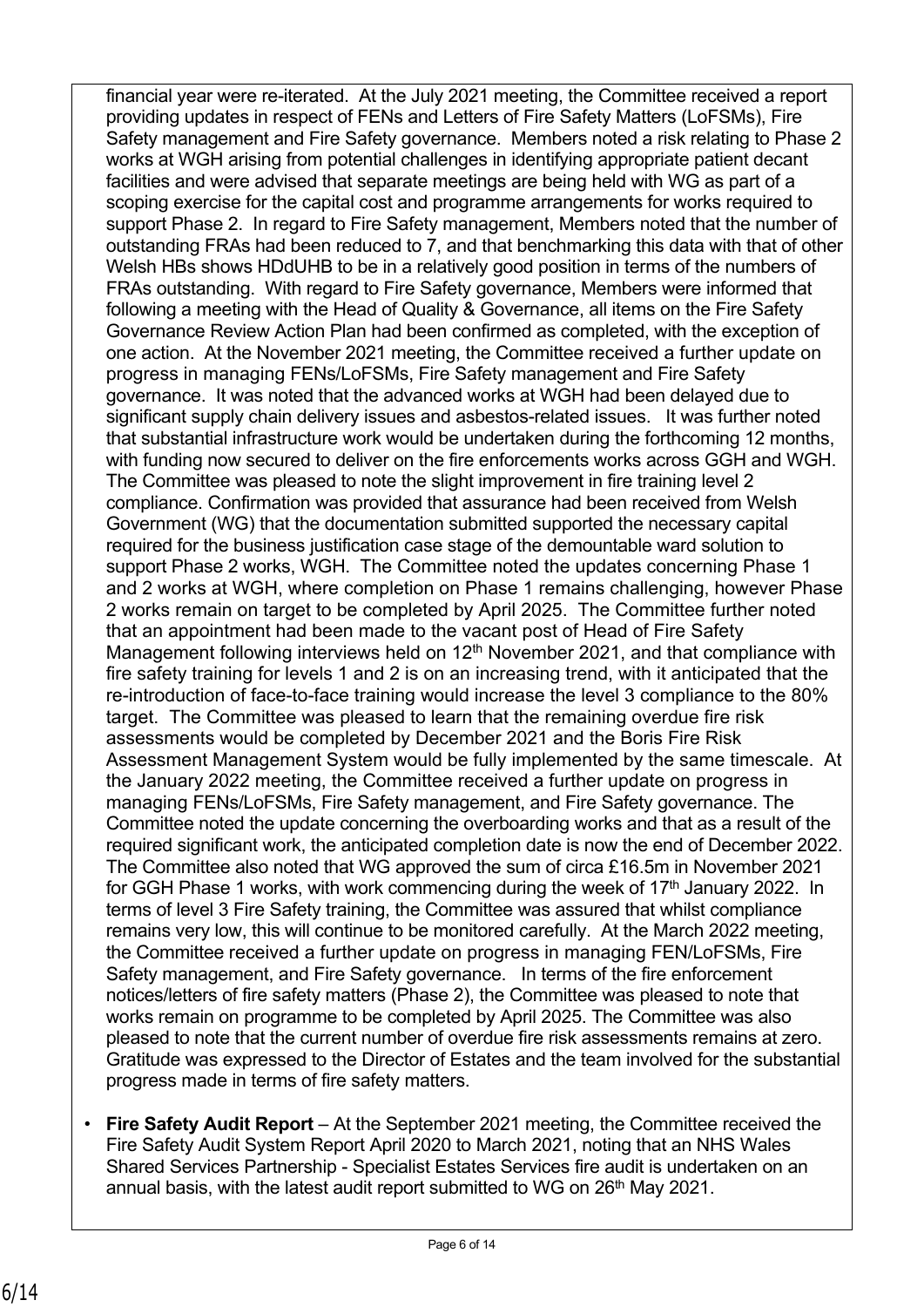- **PREVENT and CONTEST** The Committee received reports at the May and November 2021 meetings, providing a description of the various work streams included in the UK Government's CONTEST Counter-Terrorism Strategy, particularly the *Prevent* element, which aligns with the HB's safeguarding responsibilities, together with details of the HB's work with key community partners to support the Serious Violent Organised Crime Strategy. Members received assurance that under the *Prevent* work stream, good progress had been made, with the appointment of a dedicated V&A Case Manager within the HB freeing capacity to focus upon the work streams described. Members were informed that the *Protect* element of CONTEST relates to the HB's emergency planning, including staff protection, and will involve the development of a new definition for use in the identification of HB sites which require protection. Members were further informed that a consultation paper was being drawn up for submission to central government, which details the HB's current governance arrangements relating to areas included within *Protect* and proposes a review of these arrangements. Noting that the main concern arising from a 2018 survey by the Home Office Counter Terrorism and Security Advisers of the HB's physical security arrangements related to the lack of a dedicated Security Guard Force to support the HB's *Prepare* and *Protect* arrangements, Members queried whether there are plans to appoint security guards within HB sites. Assurance was provided that consideration is being given to the HB's security enforcement arrangements within the context of the legislative constraints which apply to action which may be taken by individual staff members in response to V&A, and the environment which the HB seeks to create in its hospitals.
- **Premises & Security** The Committee received a premises and security deep dive presentation at the November 2021 meeting, providing an update concerning both physical and system security.The lack of a security guard force across acute hospital sites and the utilisation of portering staff to undertake this function was acknowledged as a vulnerability.
- **Manual Handling Compliance**  The Committee received a Manual Handling Compliance presentation at the November 2021 meeting, noting that compliance is being well managed with a Manual Handling Policy in place to control risks associated with the handling of loads, and where the risks are deemed significant, to reduce or eliminate them using suitable and sufficient control measures. Members noted that external assurance had been received from the HSE endorsement that HDdUHB had satisfactorily complied with the effective arrangements for the monitoring and reviewing of the implementation of the Manual Handling Policy.
- **Deep Dive: Electrical Safety** At the March 2022 meeting, the Committee received a presentation relating to a deep dive of electrical equipment safety awareness, noting the substantial work undertaken in regard to raising awareness of the electrical safety of equipment across HDdUHB. It was noted that extremely positive feedback had been received from the visits undertaken to date.
- **Operational Risks** The Committee received regular reports relating to "deep dive" reviews of the operational risks which are assigned to the HSC, including Risk 652 (Site Security) and Risk 423 (Legionella). It was noted that a key risk to site security lay in the HB's lack of ability to lock down sites with an automated system at all critical access/egress points. Members supported the recommendation at the May 2021 meeting for each hospital site to review its Major Incident Plans to reflect the need to identify individuals who could operate access control systems efficiently, and to undertake a review of site security to reflect the CONTEXT Cymru duty as well as other associated issues, including anti-violence collaborative and smoke free legislative compliance. Members were informed of the mitigations implemented within HB sites to address the risk of harm to patients from Legionella, recognising the age of much of the HB's estate, and were advised of the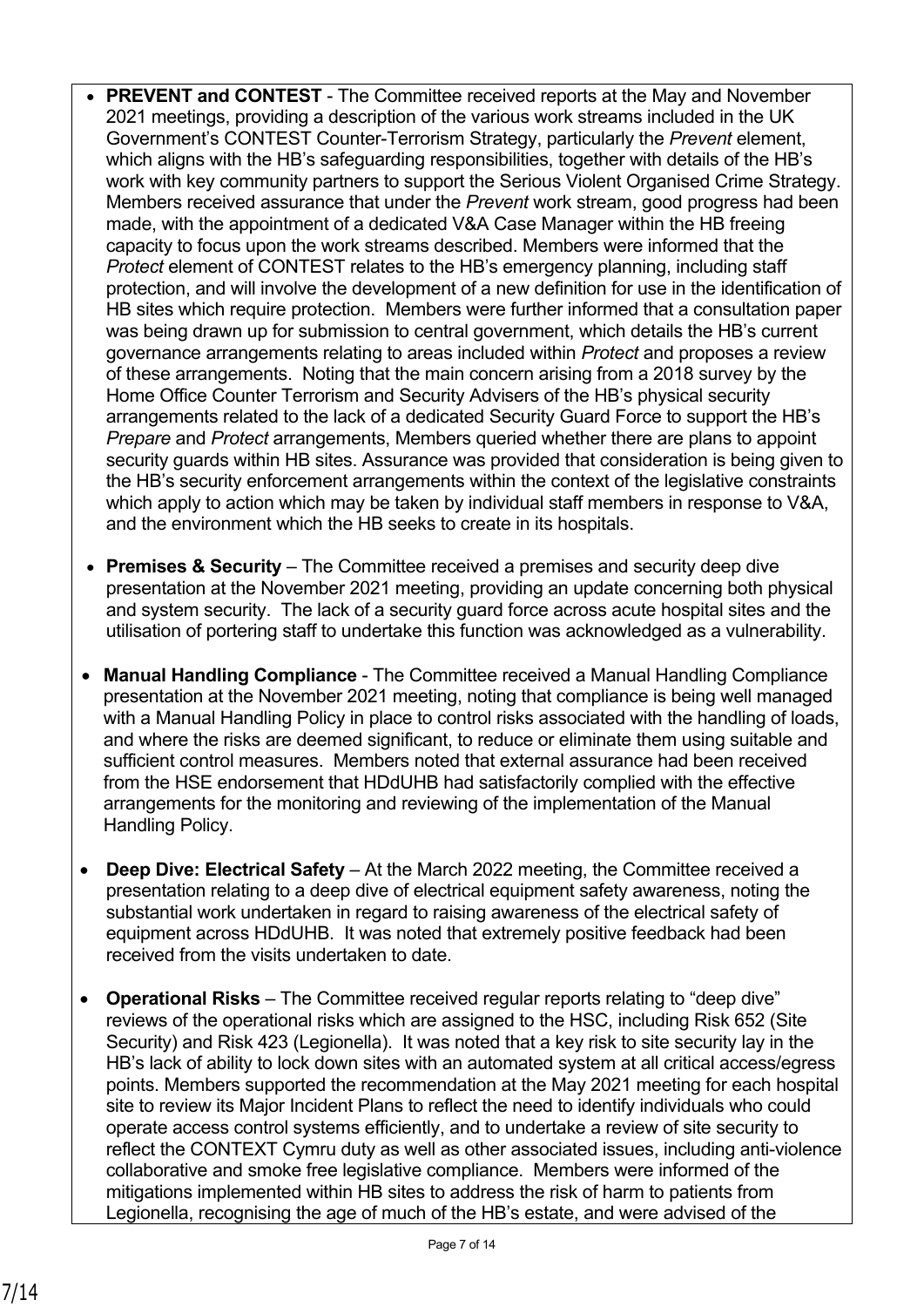extensive maintenance work required to map, lag and label water pipes. Members were assured that funding has been allocated within the Estates Directorate to support the identification of legionella-related risks within acute sites and to implement associated mitigations with water testing routinely undertaken. To mitigate legionella risk, the Committee supported the development of CAD (software) schematics for all sites, and audit of legionella run-off logs for low water usage areas, and where any control measures fail, for a site responsible person to undertake a further risk assessment of the individual circumstances, and if deemed a significant risk, for legionella sampling to be undertaken in that area.

In terms of needle stick injuries, being advised at the July 2021 Committee meeting of concerns relating to the high number of reported incidents involving 'sharps', with significantly higher numbers of incidents occurring in patients' homes, Members were assured by the following mitigations in place: review of safety engineered devices; circulation of a Sharps investigation checklist, with each sharps incident being followed up by Health and Safety Team; re-establishment of the Safer Sharps Group; consideration given to the re-appointment of a Procurement Nurse.

In terms of Environmental Risk - Possible Exposure to Radiation/ Chemicals to Hospital Sterile Disinfection Unit (HSDU) staff at GGH, Members were informed at the July 2021 meeting, that following concerns raised by the GGH HSDU Service Manager relating to the safety of staff working in the unit and specifically to the integrity of the floor slab separating the Radiology department and HSDU following recent construction work, a deep dive review of potential risks had been undertaken. Members were assured that initial concerns relating to ionising radiation exposure arising from the Radiology Department had been allayed following investigation and provision of expert advice, and noted that historical reviews of processes relating to the control of hazardous substances in the HB's HSDUs are being undertaken. Members were further assured that current processes relating to the control of hazardous substances in the HB's HSDUs are robust, and that the number of HB staff reporting health issues which may relate to exposure to radiation or to other hazardous substances is extremely low, with these issues not having been demonstrably inked with workplace exposure. Members noted that no similar issues had been reported for other HB hospital sites, and were advised that work undertaken in line with *Control of Substances Hazardous to Health* requirements would ensure that any future issues would be rapidly identified and reported.

In terms of V&A (including Lone Workers), the Committee received a presentation at the September 2021 meeting, providing assurance that all actions required of HDdUHB included within "Welsh Health Circular (WHC/2021/12) implementing the agreed approach to preventing violence and aggression towards NHS staff "are being complied with.

At the January 2022 meeting, the Committee received a presentation relating to a deep dive of the Corporate, Directorate and Service H&S themed risks, noting that there were 572 risks recorded on Datix which are scrutinised by the H&S Team periodically in order to review their scores, and 48 risks where the HSC is identified as the lead Committee. Members noted that as part of an exercise to review operational risk registers, all risks are being updated by the Assurance & Risk Team to ensure there is standardisation in terms of risk scores and identification. Assurance was provided that all H&S risks, at all levels, are being managed and actively reviewed.

- At the March 2022 meeting, the Committee received the Operational Risks Assigned to Health and Safety Committee report, noting the five risks presented in the Risk Register:
	- 1. Risk 708 Inappropriate storage solutions associated with patient files/documents affecting Ceredigion Community sites.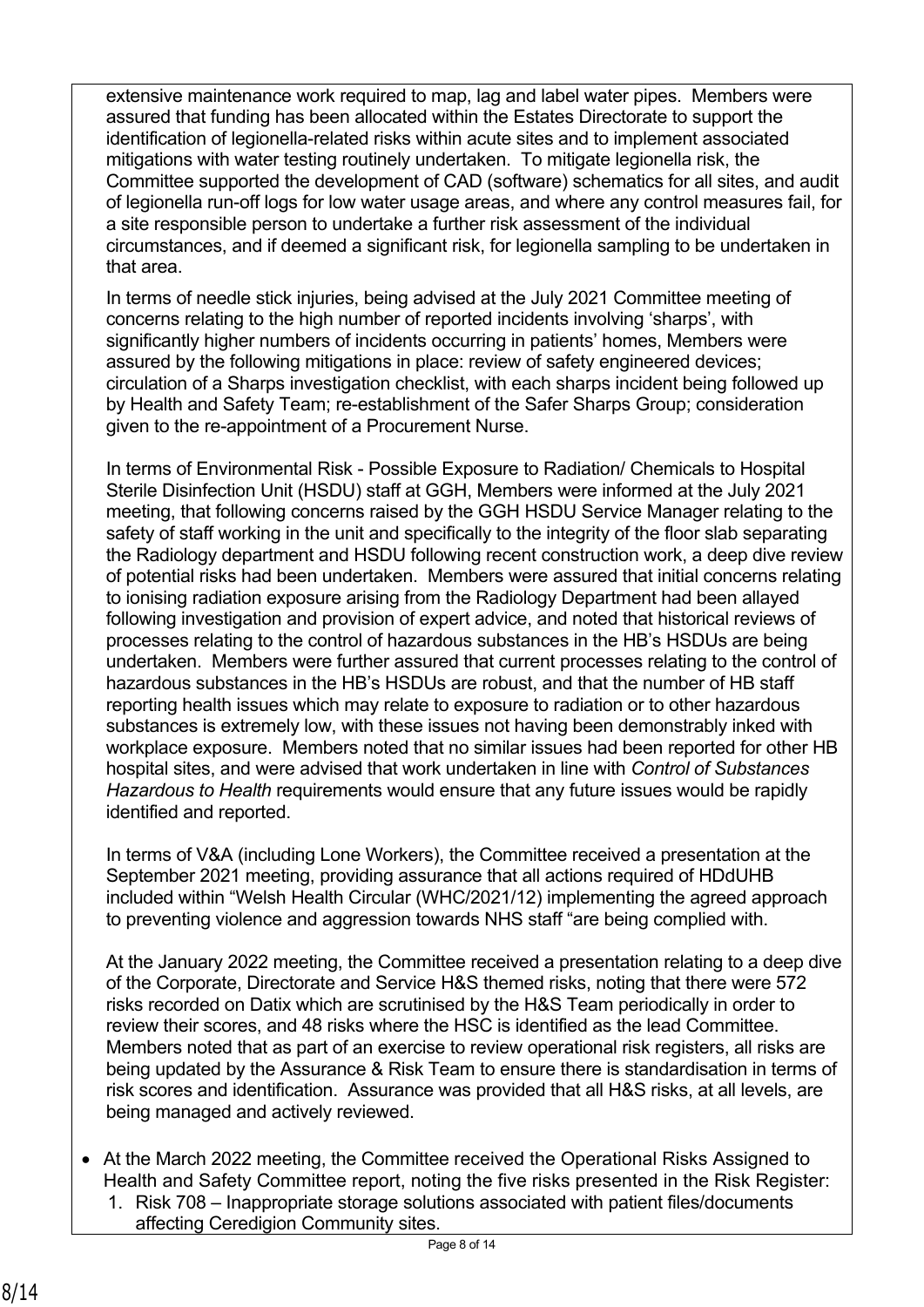- 2. Risk 1167 Volume of remedial works at community sites.
- 3. Risk 951 Improperly functioning fire alarm detection and operation (Withybush General Hospital).
- 4. Risk 503 Risks relating to the evacuation of bariatric (plus sized) patients in the event of an emergency.

5. Risk 425 – Failure to undertake electrical testing or fixed electrical boards. The Committee recognised a number of inconsistencies in terms of risk scoring and noted that this matter would be progressed by the Director of Nursing, Quality & Patient Experience, and the Director of Operations. The Committee gained assurance that all relevant controls and mitigating actions are in place to address the risks identified.

- **Corporate Risks** The Committee reviewed the following corporate-level risks, which were assigned to the HSC: Risk 1016 Increased COVID-19 infections from poor adherence to Social Distancing, Risk 813 Failure to fully comply with the requirements of the Regulatory Reform Order (Fire Safety) 2005, and Risk 1328 Security Management. The Committee gained assurance that all identified controls are in place and working effectively, and that all planned actions would be implemented within the stated timescales and would reduce the risks further and/or mitigate the impact, if the risks materialise.
- Welsh Health Circulars At the September 2021 meeting, the Committee received the Welsh Health Circulars (WHC) Assurance report, including an update on progress in relation to the implementation of WHCs, which fall under the HSC's remit. The Committee was pleased to note there were no red or amber status WHCs under the remit of the HSC, and only one WHC ascribed to HSC "012-21 Implementing the agreed approach to preventing Violence and Aggression towards NHS Staff in Wales", which is currently rated green status.
- **Planning Objectives Update** The Committee received regular Planning Objectives (PO) reports, providing an update on the progress made in the development of the two POs under the Executive leadership of the Director of Public Health that are aligned to the HSC: *4H – Review and refresh the Health Board's emergency planning and civil contingencies/public protection strategies and present to Board by December 2021. This should include learning from the COVID-19 pandemic. 4I – Achieve Gold level for the Defence Employers Recognition scheme by March 2022.*

The Committee noted that PO 4I has been achieved and is therefore closed. The Committee was informed at the November 2021 meeting that the Director of Therapies & Health Science would cover the portfolio for the two POs aligned to the HSC for the coming six months. Congratulations were expressed to HDdUHB for gaining the Defence Employer Scheme Gold Award in recognition of the support provided to the Armed Forces Community. In regard to PO 4H, the Committee noted that work on this has been deferred due to the COVID-19 pandemic and the new major trauma network. It is anticipated that the Major Incident Plan would be presented to the HSC in the Summer or Autumn of 2022 and that PO 4I is to be revised for 2022/23.

• **Health and Safety Performance Standards & Targets** – At the January 2022 meeting, the Committee received the Health and Safety Performance Standards and Targets report, setting out the Health, Safety and Security Department's objective of using information available to assure the HSC that throughout HDdUHB, arrangements to control health and safety risks are in place; comply with the law as a minimum; and operate effectively. It was noted that there is no single reliable measure of health and safety performance, and that what is required is a "basket" of measures or a "balanced scoreboard", providing information on a range of health and safety activities. With this in mind, the Health, Safety and Security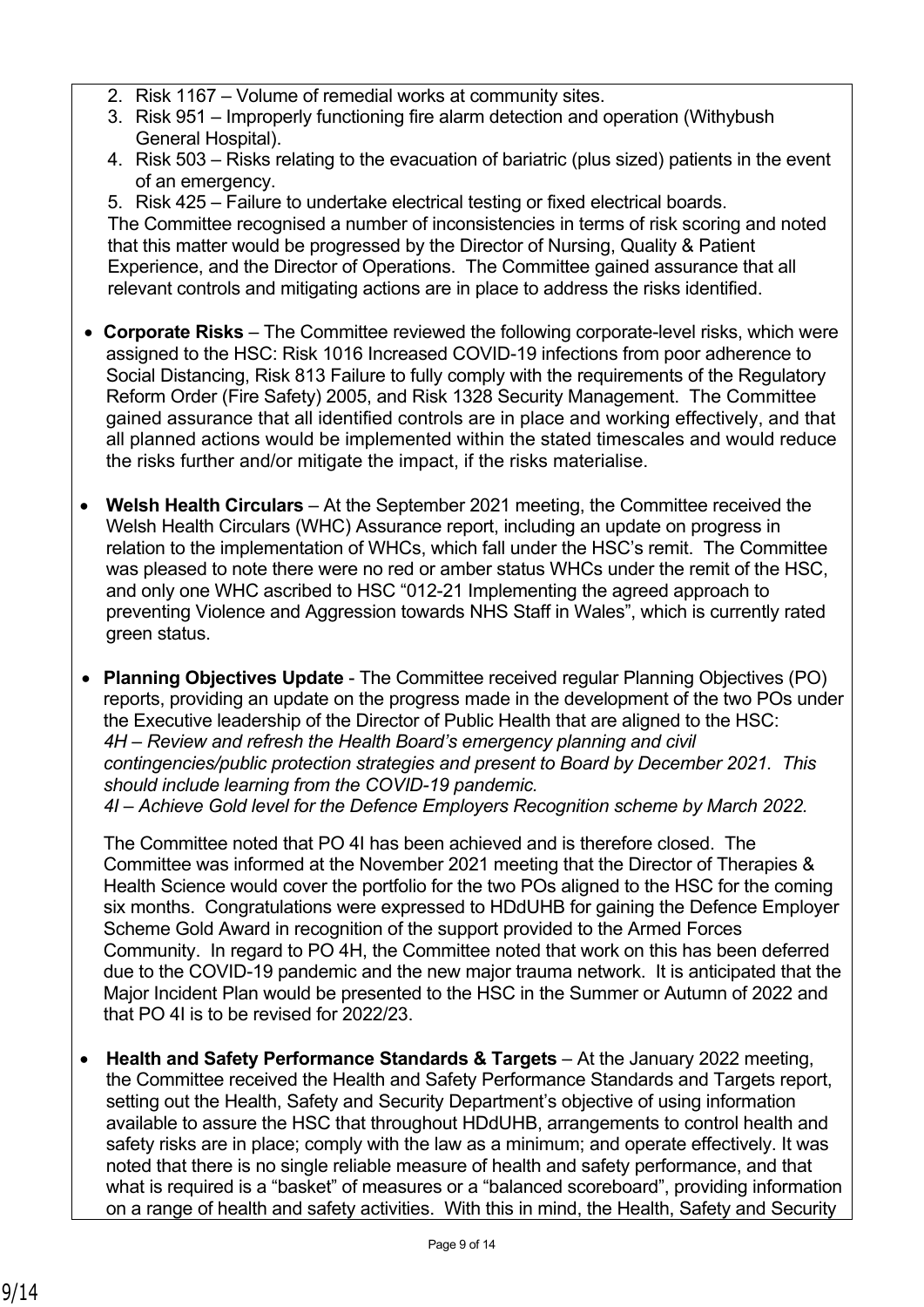Team have agreed Key Performance Indicators to enable HDdUHB to better measure and monitor health and safety performance. It was emphasised that this is a topic which the HSE is focused upon, and although work is progressing in terms of leading indicators, further focus on areas for progression is being undertaken. The Committee received assurance from the report that work is progressing in relation to how health and safety is being measured.

- **Operational Security Model Update** At the January 2022 meeting, the Committee received a verbal update with regard to the Operational Security Model, noting that this would be incorporated into the new Security Planning Objective (PO).
- **Policy Approval** The Committee approved the following policies during 2021/22:
	- ➢ Business Continuity Policy.
	- ➢ Lone Worker Policy.
	- ➢ Electrical Safety Policy.
	- ➢ Health & Safety Policy.
	- ➢ New and Expectant Mothers/Birthing Parents Procedure (Version 2).
	- ➢ Control of Substances Hazardous to Health (COSHH) Policy & Procedure (Version2).
	- ➢ Approval to the Extension of Health and Safety Policies (Lockdown Policy and Latex Policy).
	- ➢ Closed Circuit Television (CCTV) Policy.
	- ➢ Estates Ventilation Policy.
	- ➢ Medical Gas Policy.
	- ➢ First Aid at Work Procedure (Version 2).
	- ➢ Lone Worker Policy.
	- ➢ Latex Policy (Version 2).
	- ➢ Approval of a 6-month extension to Policy 144 Operational Maintenance Policy.
- **Key Risk and Issues/Matters of Concern** A number of key risks, issues and matters of concern were presented to Public Board following HSC meetings.

### May 2021:

- Significant concerns relating to the availability of Discretionary Capital for fire safety work in the current financial year, with Members informed that surveys carried out across the HB estate had identified fire safety requirements which would require significant capital expenditure to address. Members were assured that limitations upon the ability of Fire Safety Teams to address the backlog of Fire Safety work as a result of pre-commitments on the Discretionary Capital Programme for 2021/22 and the impact of the COVID-19 pandemic upon team capacity had been highlighted to the People, Planning and Performance Assurance Committee at its meeting on 27<sup>th</sup> April 2021, and that discussions were held regarding whether further Fire Enforcement Business Justification Cases could be made to WG.
- $\triangleright$  Concerns remain in regard to the delivery of face-to-face fire safety training, with compliance having been impacted by the COVID-19 pandemic. Members were advised that this mainly relates to ward and department-based staff who are responsible for ward evacuations, and were assured that the Fire Safety Team is confident that sufficient capacity can be provided to achieve the HB's 2021/22 training target of 95% for all fire safety training levels, and that opportunities to deliver all levels of fire safety training online are being explored, where deemed safe and appropriate.
- $\triangleright$  A key risk to site security lies in the HB's lack of ability to lock down sites with an automated system at all critical access/ egress points and there is a need to identify key individuals who have responsibility for operating access control systems, and to clarify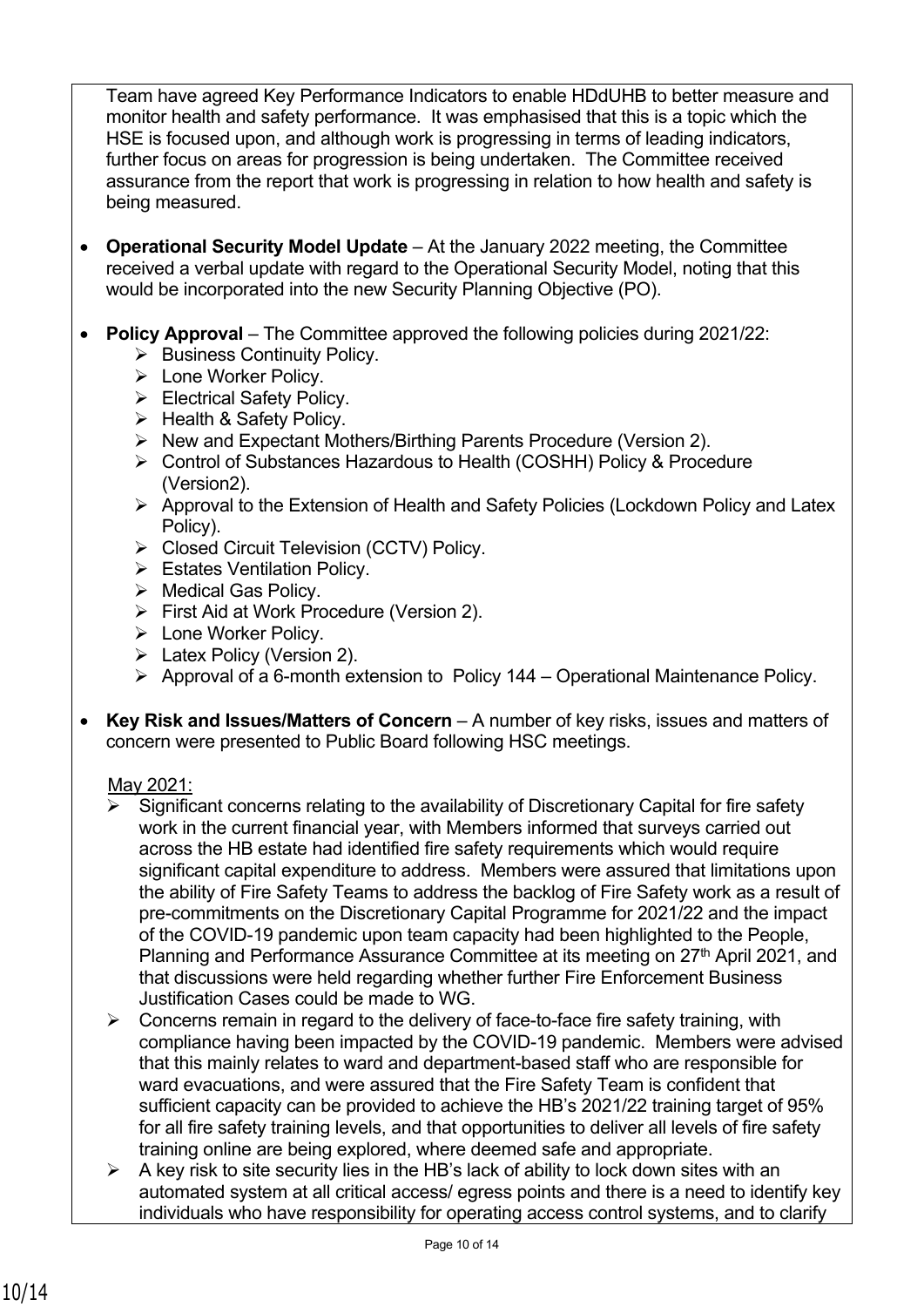their responsibilities. Members were informed that evidence that all HB areas have site security plans in place would be provided to the Committee in future CONTEST reporting.

- ➢ Concern relating to the lack of a dedicated Security Guard Force to support the HB's *Prepare* and *Protect* arrangements, highlighted in a 2018 survey undertaken by the Home Office Counter Terrorism and Security Advisers in relation to the HB's physical security arrangements. Members were advised that consideration is being given to the HB's security enforcement arrangements within the context of the legislative constraints which apply to action which may be taken by individual staff members in response to V&A, and the environment which the HB seeks to create in its hospitals.
- $\triangleright$  The need for directorate and operational engagement in ensuring that actions relating to HSE Notice compliance are delivered, particularly given the overarching requirement to re-establish governance processes as the HB moves out of the pandemic response phase. Members were informed that the Director of Nursing, Quality and Patient Experience had written to all site General Managers and senior managers to reinforce the need for individual ownership of actions to comply with IN requirements, particularly given that the HSE wish to see evidence of ownership of action plans at operational level.
- ➢ The need to ensure that MHSWR legislative requirements and risk assessments are followed for members of staff who are working from home, and to evidence that staff are working safely in a home-working environment. Members were informed that discussions had been held with the NWSSP Legal and Risk Team in relation to how compliance with ergonomic requirements may be demonstrated in the case of staff who choose to, or are required to, work from home.

# July 2021:

- $\triangleright$  Concerns expressed in regard to consistent low-level verbal abuse directed towards staff, and the need to recognise the detrimental impact of this type of abuse, upon patients and visitors in addition to staff members subject to this type of abuse. Members received assurance that staff are reporting verbal abuse, and that all such incidents are followed up by the V&A Case Manager, and were informed that warning letters formally signed by the Director of Operations are issued to patients and visitors who are identified as perpetrating incidents of V&A.
- ➢ Disappointing HSE feedback relating to findings from the visit to BGH which identified further work to be undertaken with regard to outstanding Improvement Notice actions relating to Manual Handling in Theatres. Members were informed that targeted meetings had been arranged with key staff members to ensure that the necessary work is undertaken.
- ➢ The identification by MWWFRS of nine fire doors in WGH which are of sub-standard installation, as a result of which MWWFRS is unable to lift the Fire Enforcement Notice and has issued a further notice issued requiring action to address its concerns. Members noted that corrective works would be completed by  $20<sup>th</sup>$  August 2021, and were assured that prevention measures were in place to mitigate against the procurement of sub-standard doors and other estates fittings.
- ➢ Potential risk relating to Phase 2 Fire Safety works in WGH arising from challenges in identifying appropriate patient decant facilities. Members were advised that work has been progressing to identify opportunities for appropriately-sized ward decant accommodation to be provided at WGH in the form of a demountable solution, and that meetings are being held with WG as part of a scoping exercise for the capital cost and programme arrangements for works required to support Phase 2.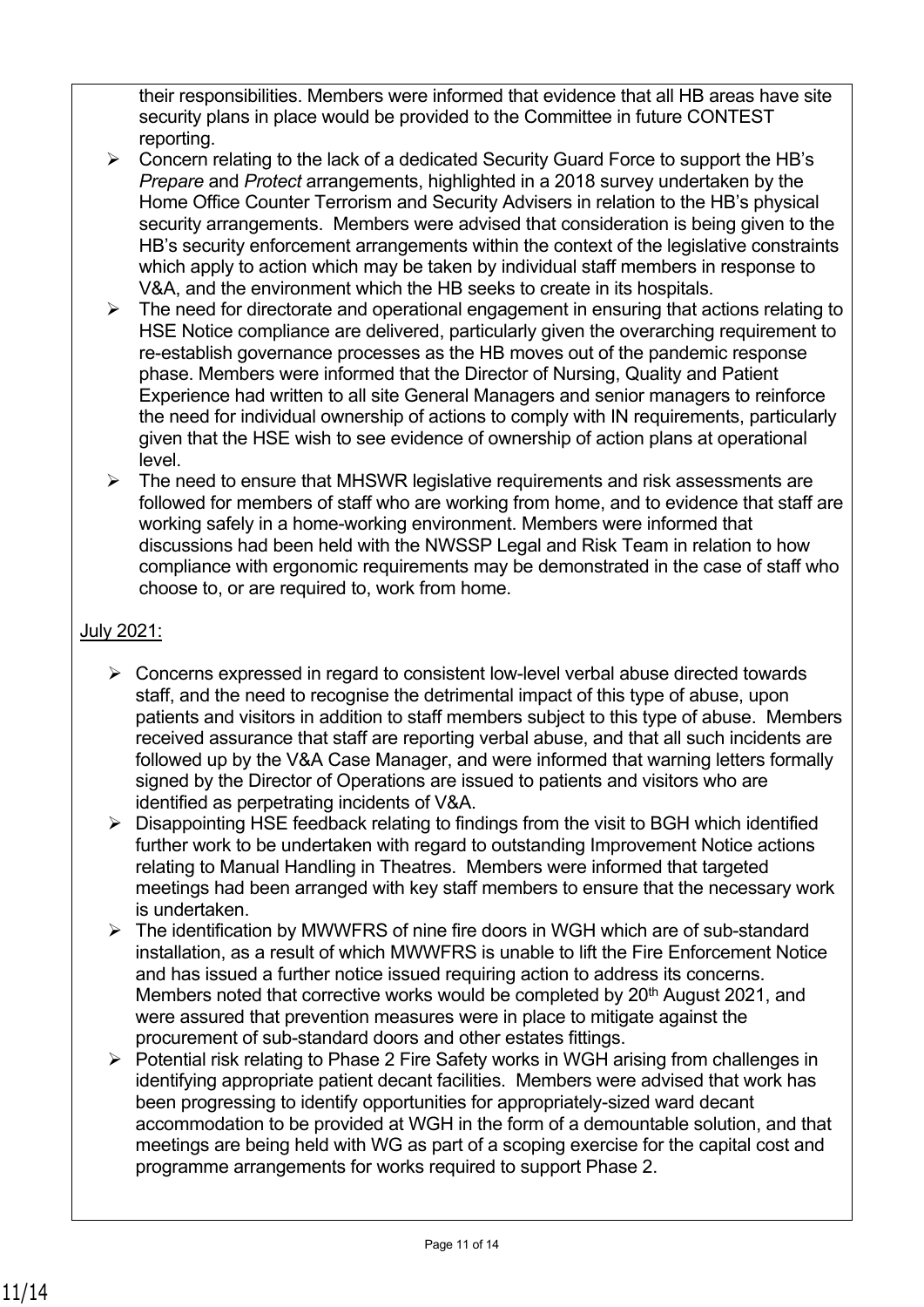# September 2021:

- $\triangleright$  The challenges impacting upon manual handling training associated with a lack of accommodation space within Ceredigion, resulting in the suspension of classroom based manual handling training for Ceredigion staff.
- $\triangleright$  Concerns raised by the HSE associated with leadership in BGH, which is being monitored as work progresses.

### November 2021:

- ➢ Concerns relating to the lack of a security guard force across acute hospital sites with a security report to be presented to the Executive Team prior to 31<sup>st</sup> December 2021, followed by a report to the Health & Safety Committee early in 2022.
- $\triangleright$  The significant progress made in terms of the actions required of the Health Board by the MWWFRS.
- $\triangleright$  The concerns raised by the HSE associated with leadership in BGH, reported in the previous HSC Update Report to Board, have been resolved.

### January 2022:

- $\triangleright$  Concerns relating to the inspection of hoist equipment. A further update will be presented to the HSC in March 2022 with representatives of the Clinical Engineering Team and Therapies & Health Science Department in attendance.
- ➢ Assurance was provided to the Board that work relating to COSHH and fire safety is being progressed, with a further update scheduled to be presented to the HSC.

### March 2022:

- ➢ A firm timescale for the development of a meaningful H&S dashboard/performance report is required.
- $\triangleright$  Assurance was received in terms of the improvements made relating to LOLER compliance since the previous HSC meeting.
- ➢ Assurance that a draft HDdUHB Security Management Policy Framework is being developed.
- $\triangleright$  The significant progress made in terms of fire safety compliance.
- ➢ Recognising inconsistencies in terms of risk scoring, this matter will be progressed as part of the risk review sessions being led by the Director or Operations and the Director of Nursing, Quality and Patient Experience.

### **Argymhelliad / Recommendation**

The Board is requested to endorse the Health & Safety Committee Annual Assurance Report 2021/22.

| <b>Amcanion: (rhaid cwblhau)</b><br><b>Objectives: (must be completed)</b>                              |                |
|---------------------------------------------------------------------------------------------------------|----------------|
| Cyfeirnod Cofrestr Risg Datix a Sgôr<br>Cyfredol:<br><b>Datix Risk Register Reference and</b><br>Score: | Not Applicable |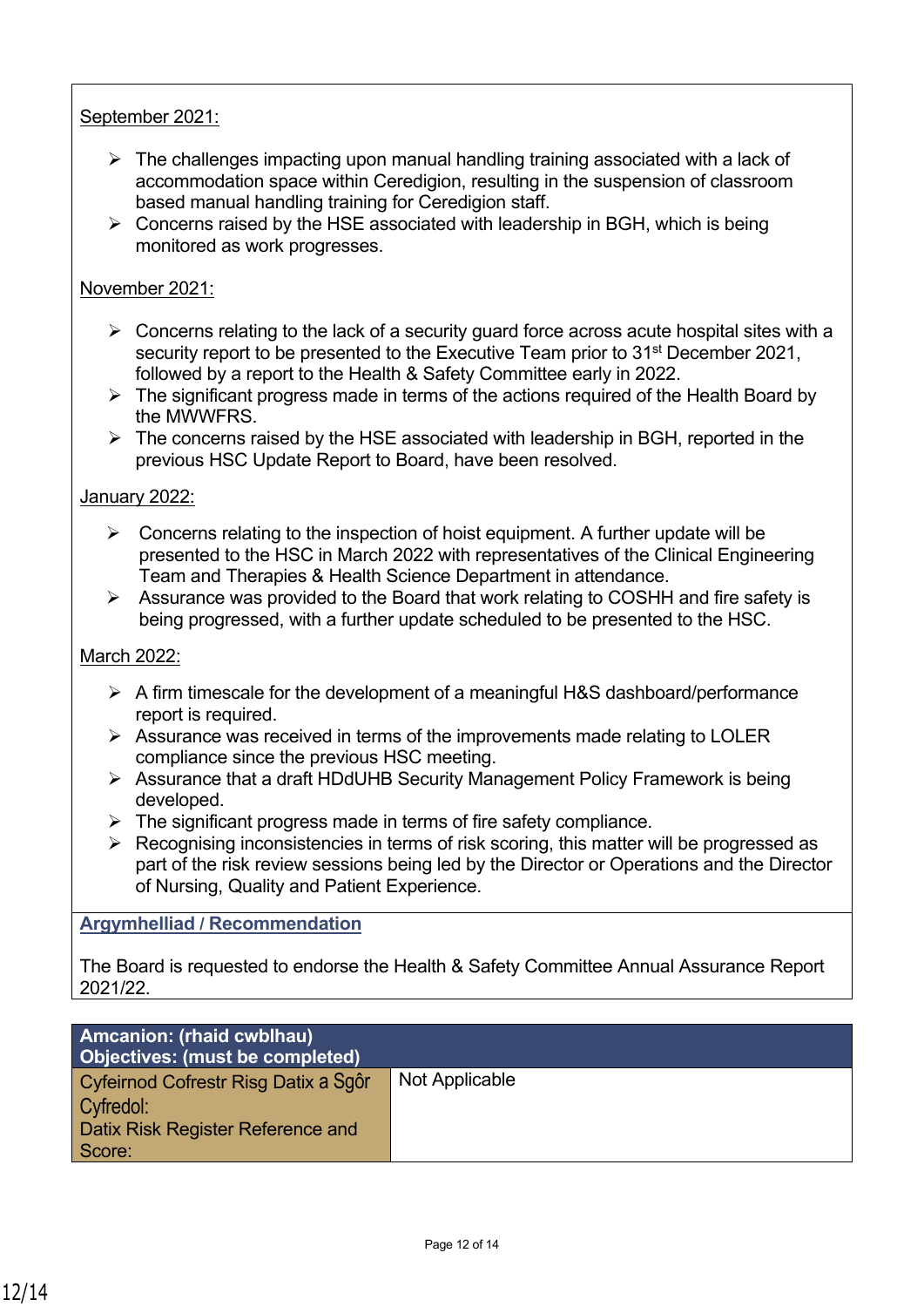| Safon(au) Gofal ac lechyd:<br>Health and Care Standard(s):<br><b>Hyperlink to NHS Wales Health &amp;</b><br><b>Care Standards</b>              | Governance, Leadership and Accountability |
|------------------------------------------------------------------------------------------------------------------------------------------------|-------------------------------------------|
| <b>Amcanion Strategol y BIP:</b><br><b>UHB Strategic Objectives:</b><br><b>Hyperlink to HDdUHB Strategic</b><br><b>Objectives</b>              | Not Applicable                            |
| <b>Amcanion Llesiant BIP:</b><br><b>UHB Well-being Objectives:</b><br><b>Hyperlink to HDdUHB Well-being</b><br><b>Objectives Annual Report</b> | 10. Not Applicable                        |

| <b>Gwybodaeth Ychwanegol:</b><br><b>Further Information:</b>                                                                                                   |                                                                          |
|----------------------------------------------------------------------------------------------------------------------------------------------------------------|--------------------------------------------------------------------------|
| Ar sail tystiolaeth:<br>Evidence Base:                                                                                                                         | Agendas, papers and minutes of the Committee<br>meetings held in 2021/22 |
| <b>Rhestr Termau:</b><br><b>Glossary of Terms:</b>                                                                                                             | Included within the body of the report.                                  |
| Partïon / Pwyllgorau â ymgynhorwyd<br>ymlaen llaw y Cyfarfod Bwrdd Iechyd<br>Prifysgol:<br>Parties / Committees consulted prior<br>to University Health Board: | Health & Safety Committee                                                |

| <b>Effaith: (rhaid cwblhau)</b><br>Impact: (must be completed)    |                                                                                                                                                                                                              |
|-------------------------------------------------------------------|--------------------------------------------------------------------------------------------------------------------------------------------------------------------------------------------------------------|
| <b>Ariannol / Gwerth am Arian:</b><br><b>Financial / Service:</b> | A sound system of internal control, as evidenced in the<br>Committee's Annual Report, will assist with ensuring<br>financial control, and the safeguard of public funds                                      |
| <b>Ansawdd / Gofal Claf:</b><br><b>Quality / Patient Care:</b>    | SBAR template in use for all relevant papers and reports.                                                                                                                                                    |
| <b>Gweithlu:</b><br><b>Workforce:</b>                             | SBAR template in use for all relevant papers and reports.                                                                                                                                                    |
| Risg:<br><b>Risk:</b>                                             | SBAR template in use for all relevant papers and reports.                                                                                                                                                    |
| <b>Cyfreithiol:</b><br>Legal:                                     | A sound system of internal control, as evidenced in the<br>Committee's Annual Report, ensures that any risks to the<br>achievement of the Health Board's objectives are<br>identified, assessed and managed. |
|                                                                   | Compliance with the Health Board's Standing Orders, and<br>the Committee's Terms of Reference, requires the<br>submission of an Annual Report to the Board.                                                  |
| <b>Enw Da:</b><br><b>Reputational:</b>                            | Not applicable                                                                                                                                                                                               |
| <b>Gyfrinachedd:</b><br><b>Privacy:</b>                           | Not applicable                                                                                                                                                                                               |